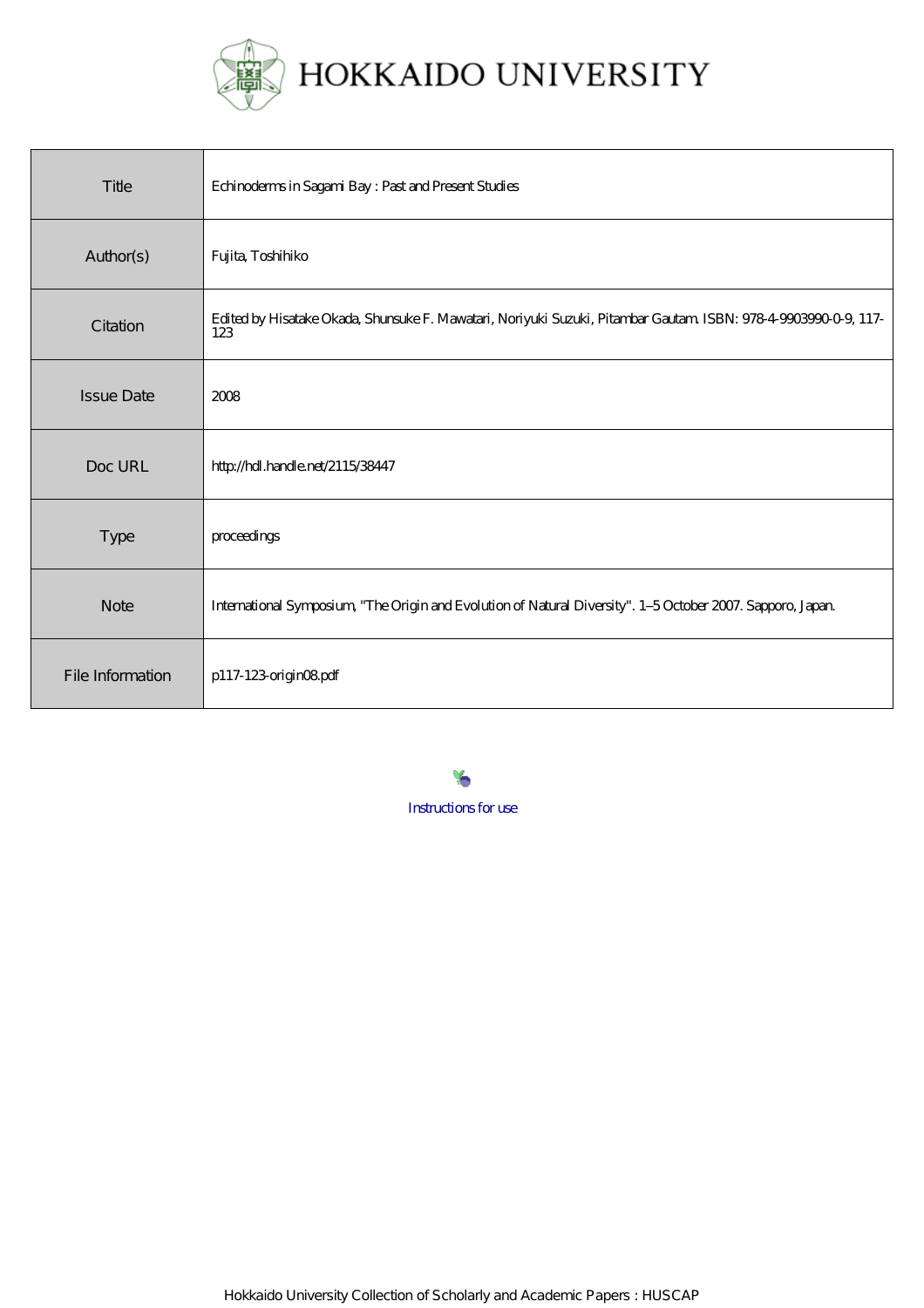# **Echinoderms in Sagami Bay: Past and Present Studies**

Toshihiko Fujita\*

*National Museum of Nature and Science, Tokyo, Japan*

# **ABSTRACT**

Many taxonomically important echinoderms have been collected from Sagami Bay in the 130 years since German biologist Ludwig Döderlein discovered the extraordinarily diverse marine fauna of the bay. Four large and historically important echinoderm collections exist from previous taxonomical surveys of Sagami Bay. Recently, the National Museum of Nature and Science collected additional echinoderm material from Sagami Bay. For some taxa of echinoderms, compilation of lists of species occurring in Sagami Bay is almost complete based on the results of both historical and recent collections. However, despite this long research history, there are still taxonomical problems among echinoderms, and we need further study to elucidate the echinoderm fauna of Sagami Bay.

**Keywords**: Echinodermata, Collection, Research history, Taxonomy, Fauna

# **INTRODUCTION**

Sagami Bay is famous for its rich marine fauna including echinoderms [1]. Field surveys and studies of echinoderms in Sagami Bay initiated by the researchers from the West about 130 years ago, and followed by those in Japan have contributed to the accumulated knowledge on echinoderm fauna there. However, many undescribed species and newly recorded species are being reported from Sagami Bay even now, and taxonomical studies are kept on going actively. In this paper, the author briefly reviews 130-year-long research history of Sagami Bay echinoderms.

# **RESEARCH HISTORY OF SAGAMI BAY ECHINODERMS**

Since the beginning of the taxonomical studies of Sagami Bay echinoderms about 130 years ago, many scientists have carried out numerous surveys of marine animals. I focus on 5 major taxonomical collections of Sagami Bay animals made by (i) expedition cruises of *Challenger* and *Albatross*, (ii) two German biologists, Ludwig Döderlein and Franz Doflein, (iii) the Misaki Marine Biological Station, (iv) the Biological Laboratory of the Imperial Household, and (v) the National Museum of Nature and Science, Tokyo. I will summarize echinoderm studies in Sagami Bay by each collection, with notes on prominent echinoderm biologists and some taxonomically important species.

# **Collection by the vessels** *Challenger* **and** *Albatross*

The expeditions by these two famous research vessels did not specially focus on Sagami Bay, but both of the H.M.S. *Challenger* and the U.S. Fish Commission steamer *Albatross* came to Japan. *Challenger* made dredge sampling at three sites in Sagami Bay in 1875. Later, in 1900 and 1906, *Albatross* made much more samplings in Sagami Bay and Japanese waters.

<sup>\*</sup>e-mail: fujita@kahaku.go.jp

Information for use in citing this article: Okada, H., Mawatari, S.F., Suzuki, N. and Gautam, P. (eds.), *Origin and Evolution of Natural Diversity*, Proceedings of International Symposium "The Origin and Evolution of Natural Diversity", 1–5 October 2007, Sapporo, pp. 117–123.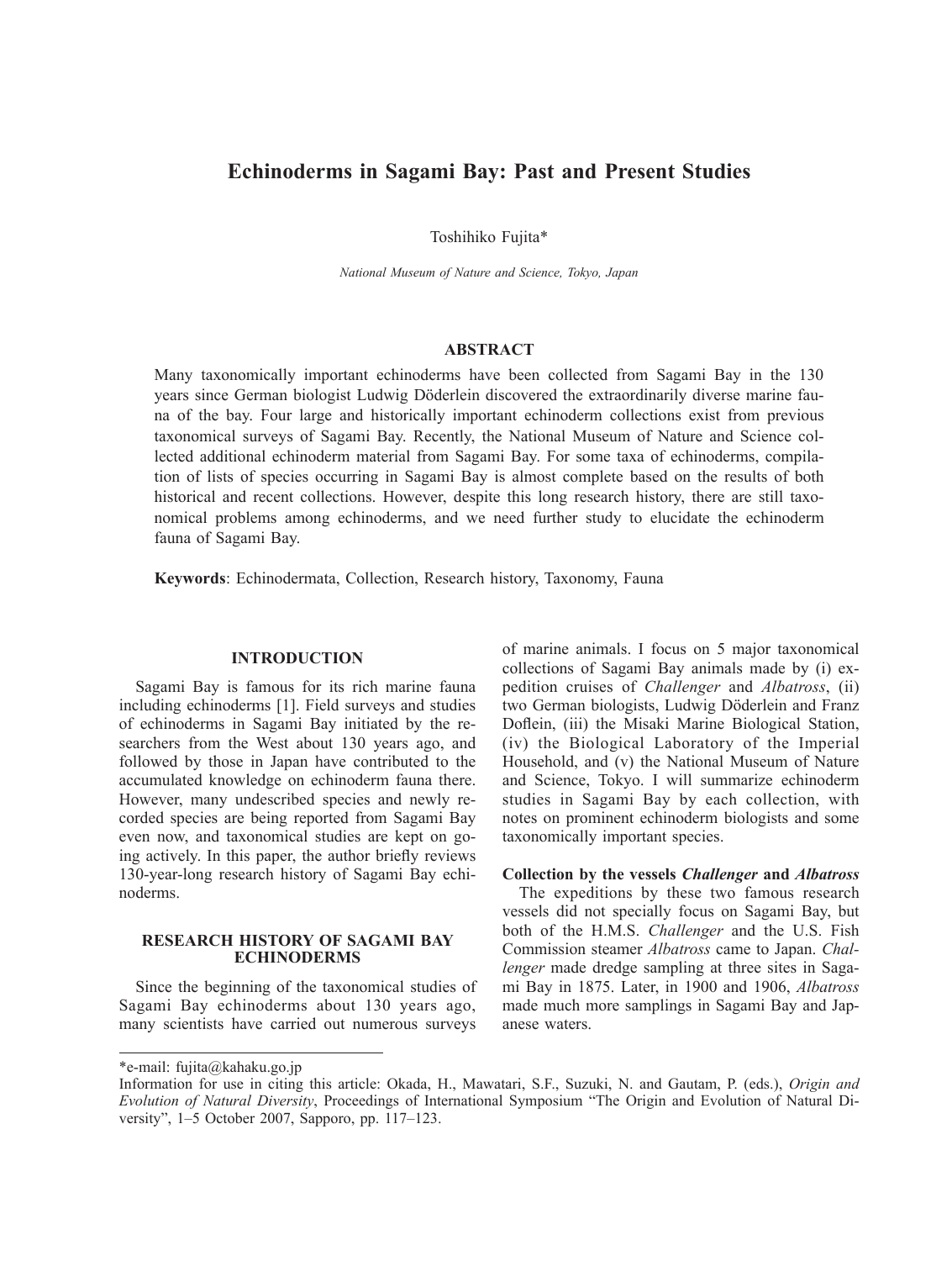Based on echinoderm specimens of these collections, for example, Walter Percy Sladen studied asteroids [2–3], Theodore Lyman and Hubert Lyman Clark studied ophiuroids [4–7], and Alexander Agassiz studied echinoids [8–9].

# **Collection by German biologists, Ludwig H. P. Döderlein and Franz Doflein**

Challenger visited Sagami Bay earlier; however, studies on marine fauna of Sagami Bay were practically started by a German biologist, Ludwig Heinrich Philipp Döderlein. Döderlein stayed in Japan from 1879 to 1881, as a professor of the Imperial University of Tokyo. He found many rare marine creatures sold in gift shops at Enoshima, a coastal town of Sagami Bay, and recognized very diverse animals living in Sagami Bay. After all, he collected such rare animals by himself using a local small fishing boat between Enoshima and Misaki (Fig. 1a) [10]. During his surveys, a rare stalked crinoid was collected from a depth of 130 m. Based on this Döderlein's specimen, *Metacrinus rotundus* was described by Phillip Herbert Carpenter (Fig. 2a) [11]. Stalked crinoids were a dominant taxon in the Paleozoic, but, they are living only in deep waters after the Cretaceous and rarely collected at present.

Compared to any other extant stalked crinoids, *Metacrinus rotundus* was distributed in shallower waters. Following Döderlein's finding of this species, many specimens of *Metacrinus* were collected, and these findings led a greater understanding of crinoid and echinoderm evolution.

Franz Doflein, another German biologist, learned from Döderlein that Sagami Bay is a rich repository of marine animals. In 1904, Doflein visited the Misaki Marine Biological Station to collect Sagami Bay animals. He hired a bigger steam boat, and achieved more modern field surveys. His survey area was at more offshore than Döderlein's area (Fig. 1b) [12]. Doflein did not limit just to collecting animals, but measured water temperature in deep waters, and discussed oceanological characteristics of Sagami Bay.

The echinoderm specimens collected by Döderlein and Doflein are deposited mainly in Zoologische Staatssammlung München, Musée Zoologique Strasbourg and the other European museums [1]. Based on their collections, Döderlein himself studied echinoids [13–14], asteroids [15], ophiuroids (only Euryalina) [16–18], and Ernst Augustin studied holothuroids [19].



**Fig. 1** Maps showing sampling locations (solid circles) by Döderlein (a) and Doflein (b) in Sagami Bay. Modified from Döderlein (1883) [10] and Doflein (1906) [12].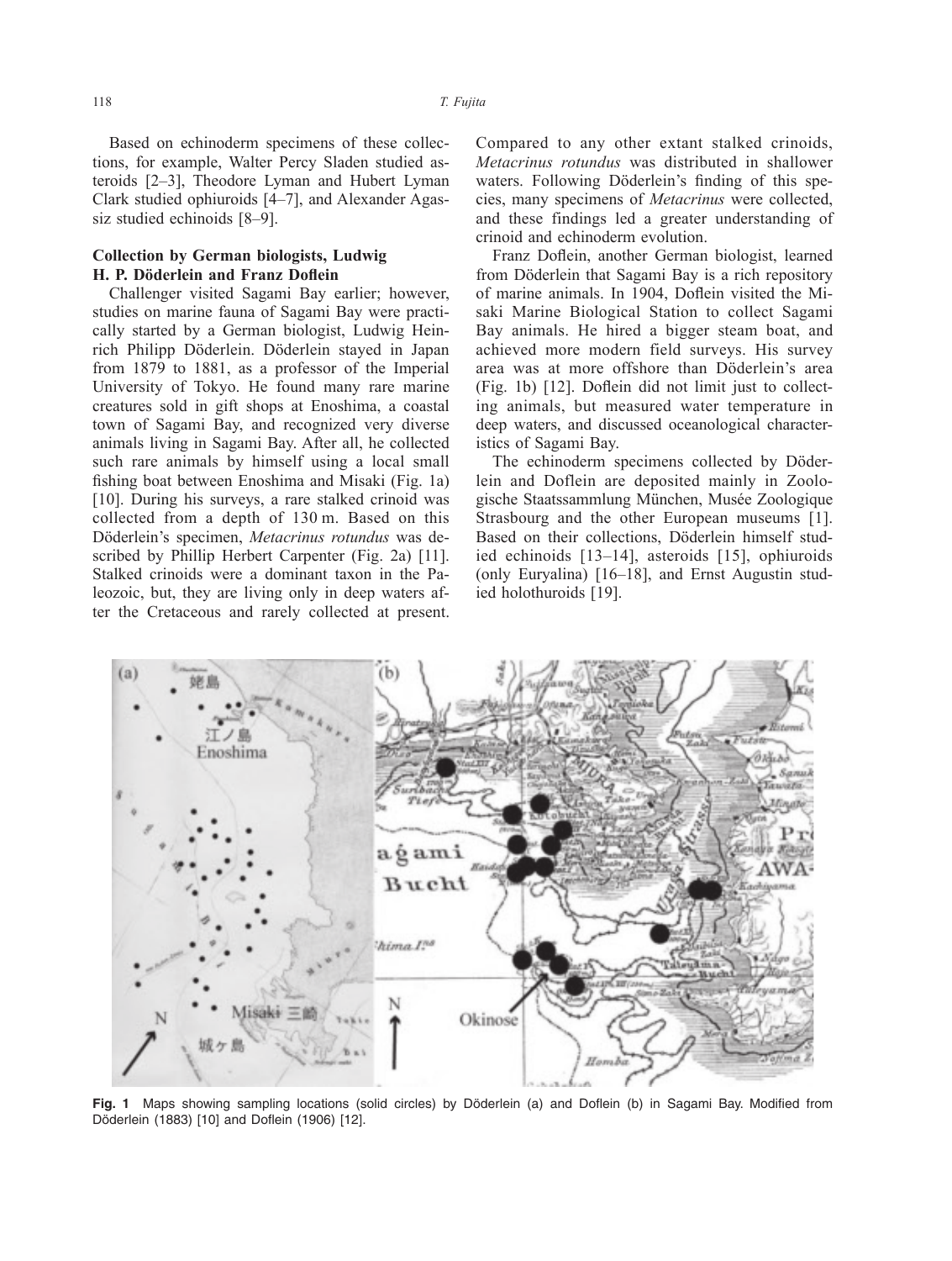

**Fig. 2** (a) *Metacrinus rotundus*. From Carpenter (1884) [11]. (b) *Enypniastes eximia*. From Théel (1882) [24]. (c) *Enypniastes eximia*. From Mitsukuri (1912) [23]. (d) *Astrophiura kawamurai* collected in the project study by the National Museum of Nature and Science. (e) *Astropecten sagaminus*. Holotype deposited in Zoologische Staatssammlung München.

#### **Collection of the Misaki Marine Biological Station**

After Döderlein's discovery of rich marine fauna of Sagami Bay, according to his advice, the Misaki Marine Biological Station was established at Misaki by the Imperial University of Tokyo (currently the University of Tokyo) in 1886. By the time, Sagami Bay and its diverse marine animals had already been known for Western zoologists through Döderlein's papers. An article about the Misaki Marine Biological Station appeared in the journal Nature [20]. After establishment of the Misaki Marine Biological Station, using the specimens mainly collected from Sagami Bay, Japanese scientists started their taxonomic works on Japanese marine animals. Part of the echinoderm collection by the Misaki Marine Biological Station is deposited in the University Museum of the University of Tokyo [21].

Many zoologically important animals were collected at the station, noteworthily by a skilled fisherman Kumakichi Aoki often called by his nickname 'Kuma'. Kuma collected many animals using a vertical bottom long line, called "Dabo-nawa" (Fig. 3). One of his most famous sampling location was Okinose. Okinose is a bank, at a depth of about 140 m, surrounded by much deeper bottom between about 500 and 1000 m (see Fig. 1b). At the Misaki Marine Biological Station, supported by the excellent specimens collected by Kuma, echinoderm taxonomy was studied by the following three founding and prominent Japanese echinoderm taxonomists: Kakichi Mitsukuri, Seitaro Goto and Hikoshichiro Matsumoto.

Kakichi Mitsukuri (Fig. 4a) was the first director of the Misaki Marine Biological Station. He studied holothuroids. His monographic paper 'Studies on actinopodes Holothuroidea' was published in 1912 after his death, based on the posthumous manuscript, by another great holothuroid biologist, Hiroshi Ohshima [23]. This paper described 69 Japanese holothuroids including 20 new species. In this monograph, an elasipod holothuroid named after Kuma, *Preiamma kumai*, was described. Another elasipod holothuroid, *Enypniastes eximia*, is one of the most beautiful holothuroids. Before Kuma collected a complete specimen, only fragments had been collected. Shown by the original description by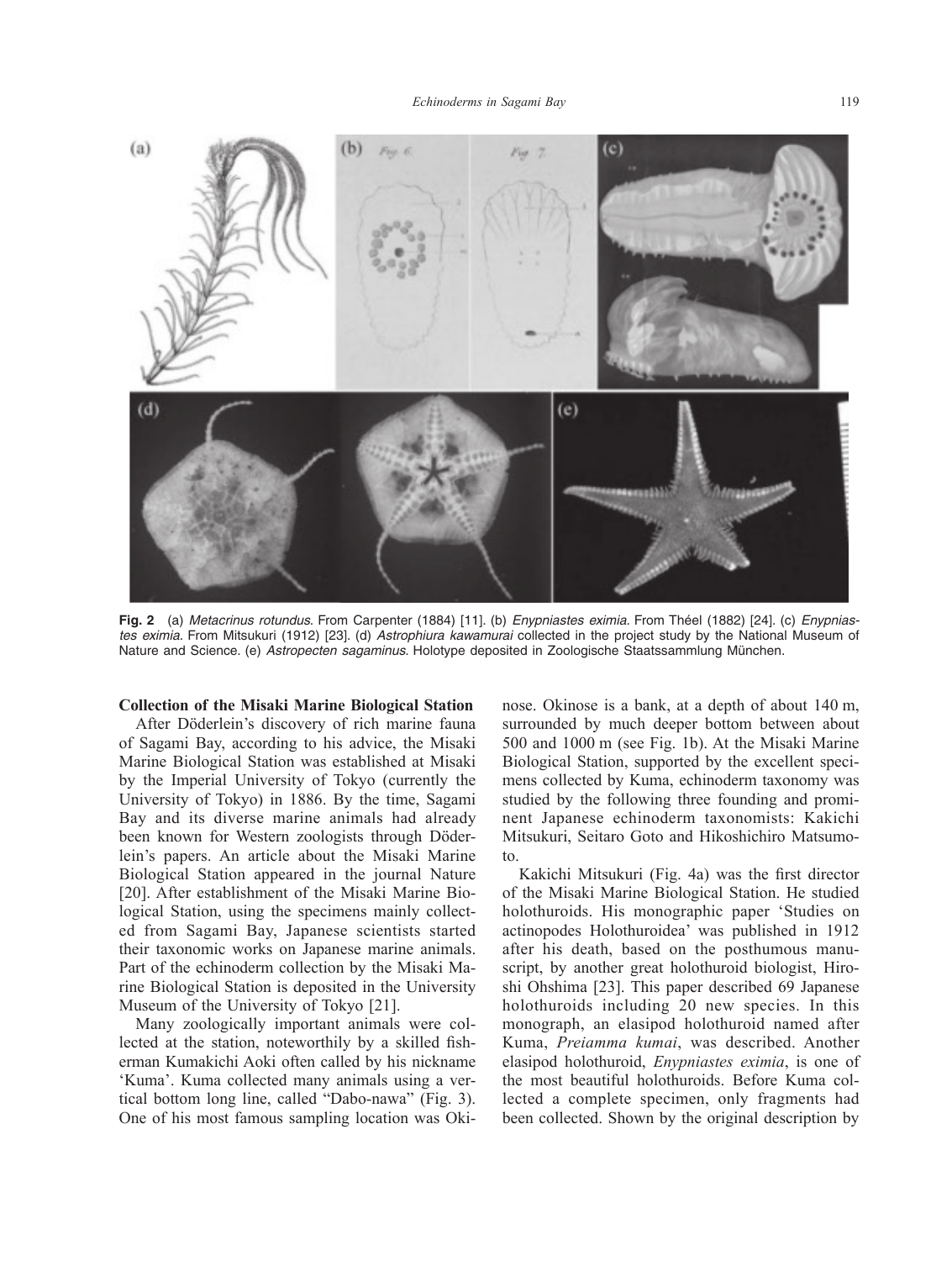120 *T. Fujita*



**Fig. 3** Schematic diagram of 'Dabo-nawa'. Modified from Mitani (2000) [22].



**Fig. 4** Japanese echinoderm biologists. (a) Kakichi Mitsukuri. (b) Seitaro Goto. (c) Hikoshichiro Matsumoto.

Théel (Fig. 2b), morphology of this species had been poorly known. Based on the good conditioned specimen collected by Kuma, Mitsukuri gave a full description and colored drawing of a whole body (Fig. 2c).

Seitaro Goto (Fig. 4b) studied asteroids. He published a very big volume 'A descriptive monograph

of Japanese Asteroidea' [25]. In this monograph, he described several new species using Sagami Bay specimens, and named some of them after locality names of Sagami Bay, e.g., *Pentagonaster misakiensis*.

Hikoshichiro Matsumoto (Fig. 4c) studied ophiuroids. His most important work was 'A monograph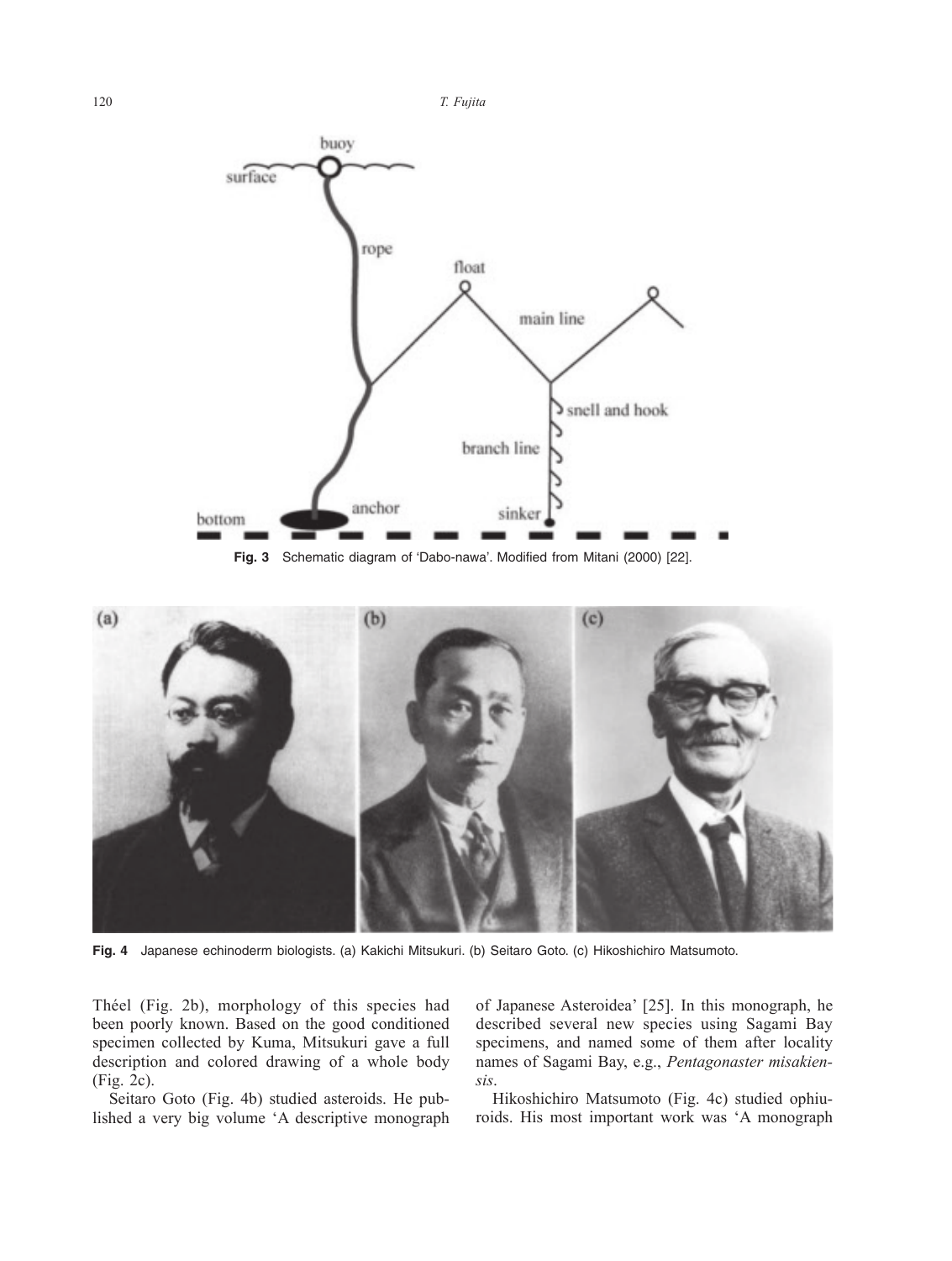of Japanese Ophiuroidea, arranged according to a new classification' [26]. He proposed a new systematics of ophiuroids. Traditionally, branching of arms and other external morphology were important for ophiuroid systematics, but Matsumoto used internal ossicle morphology too. First, his new classification had been rejected by the Western echinoderm biologists of those days, including Döderlein; but, later in 1950s, it was accepted at last. Current ophiuroid classification is still principally based on Matsumoto's view. His new insight was born stimulated by a discovery of a new strange-shaped ophiuroid, *Astrophiura kawamurai* (Fig. 2d). Kuma collected the specimen from Okinose, and Matsumoto described it. He classified this strange ophiuroid as closely related to a Paleozoic fossil ophiuroid.

And furthermore, Sagami Bay specimens were also studied by the Western scientists. One of them was the famous Danish echinoderm biologist, Theodor Mortensen. He visited the Misaki Marine Biological Station in 1914. He published a lot of great works on echinoderm taxonomy, morphology and embryology. One of his excellent works was 'A monograph of the Echinoidea', comprising 9 big volumes published between 1928 and 1951 [27–35]. From 1904 to 1950, he reported Japanese echinoids including 14 new species.

# **Collection by the Biological Laboratory of the Imperial Household**

The Biological Laboratory of the Imperial Household, a private institute of His Majesty the Showa Emperor, Hirohito, was founded in 1928. The laboratory collected marine invertebrate specimens from Sagami Bay until 1988. The enormous number of specimens in the collection were donated to the National Museum of Science, Tokyo, in 1994. A total of about 1360 lots of echinoderm specimens are now deposited there. Based on this Showa Emperor' s collection, three volumes of taxonomic monographs on echinoderms were published. Asteroids were studied by Ryoji Hayashi [36], ophiuroids by Seiichi Irimura [37] and echinoids by Michio Shigei [38]. This collection includes one rare species of echinoids of family Brissidae. The heart urchin belongs to the genus *Brissopatagus*. *Brissopatagus* was originally a fossil genus only known from the Eocene, and Mortensen thought this genus was closely related to *Eupatagus*, another genus of Brissidae. Shigei studied detailed morphology using the extant specimens, and revealed that *Brissopatagus* is not related to *Eupatagus*.

# **Project study conducted by the National Museum of Nature and Science**

Following these preceding studies, the National Museum of Nature and Science (formerly National Science Museum), Tokyo, conducted a biological research project on Sagami Bay from 2001, principally to describe the fauna of Sagami Bay [1]. The target area included Sagami Bay and its adjacent waters, the Sagami Sea and Tokyo Bay. In this research project, both past records and new materials are investigated and current knowledge of echinoderm fauna in Sagami Bay has been so far summarized for some taxa in echinoderms as follows.

With regard to the crinoids and echinoids, species occurring in Sagami Bay were compiled almost completely in this study. In the case of crinoids, 4 species were newly recorded from Sagami Bay, and a total of 64 species including them have become known in Sagami Bay [39–40]. Concerning echinoids, the total number of species recorded from Sagami Bay has now reached 84 [41].

For asteroids, Paxillosida and Valvatida were studied, and 41 species are listed from Sagami Bay [42]. Ref. 42 includes an indeterminate species of *Ctenopleura* that has been confused with *Astropecten sagaminus*. *Astropecten sagaminus* was described by Döderlein (1917) [18], based only on the small holotype collected by Doflein (Fig. 2e). Later in 1973, Hayashi [36] identified two specimens of the Showa Emperor's collection with this species, and moved this species to *Ctenopleura*. In this project, two more specimens identical to Hayashi's specimens were collected. Saba and Fujita [42] examined Hayashi's two specimens again, and clarified that these 4 specimens really belong to *Ctenopleura*, but they are not conspecific with Döderlein's *Astropecten sagaminus*. Probably these *Ctenopleura* specimens are undescribed species. Hayashi did not examine this holotype, and we need to re-examine this holotype to make clear the status of Döderlein's *Astropecten sagaminus*. In spite of long research history of Sagami Bay, there are still many unsolved questions in echinoderm taxonomy.

In the case of ophiuroids, only one deep-water family, Ophiacanthidae has been studied [43]. Including newly recorded species, 29 species have been recorded from Sagami Bay. But, there are still many taxonomical problems, and further studies are required. The collection by this project contains *Astrophiura kawamurai*. Kuma collected this species from Okinose in 1912. Since then, no specimens were reported until 2003, when at last this new finding of ophiuroid near Okinose was made by the new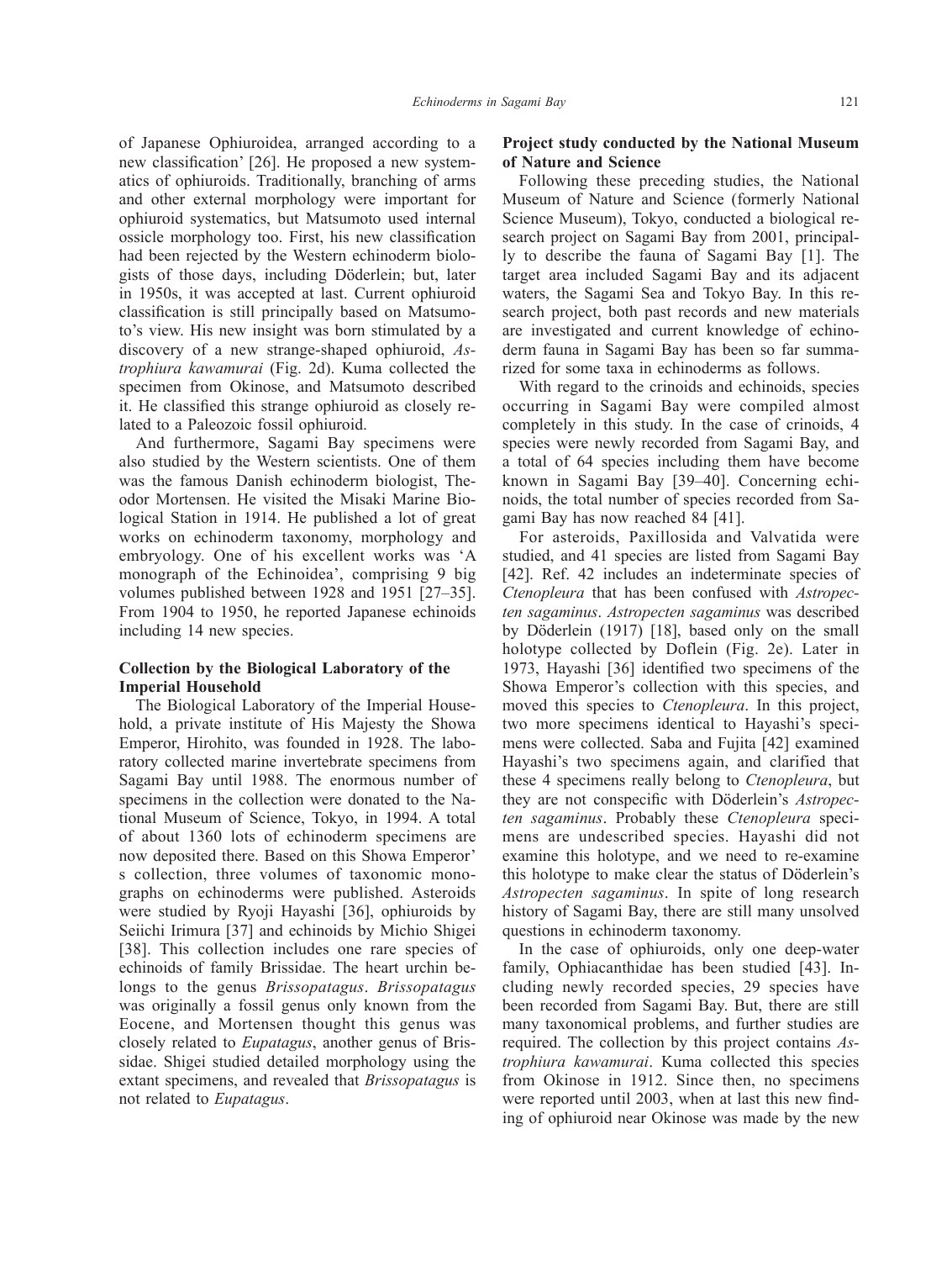project.

Many taxonomically important echinoderms have been collected from Sagami Bay, through a long research history since the first study by Döderlein. In Sagami Bay, however, there is still confusion on the taxonomy of echinoderms, and undescribed echinoderm species are being discovered even now. Some more time is needed to complete the inventory of echinoderms of Sagami Bay. These facts/observations point to the difficulties in faunal study probably resulting also from the really rich nature of the marine fauna in Sagami Bay.

#### **ACKNOWLEDGMENTS**

I would like to express my sincere gratitude to the following people for their generous help throughout my work on Sagami Bay: Shunsuke Mawatari, Teruaki Nishikawa, and the members of the Döderlein Project; Bernhard Ruthensteiner, Joachim Scholz, and the staff of European museums; Tohru Imaoka, Seiichi Irimura, Yoshiaki Ishida, Kota Kitazawa, Ichizo Kogo, Tatsuo Oji, Masaki Saba, Michio Shigei, and the members of the research project of Sagami Bay; Koji Akasaka, Toshiaki Kuramochi, Hiroshi Namikawa, and the colleagues working on the Sagami Bay special exhibition and the book "Fauna Sagamiana". Drs. Matthew Dick and Pitambar Gautam kindly improved the manuscript. This work is financially supported by a Grant-in-Aid for International Scientific Research (No. 09041155) from the Ministry of Education, Science, Sports and Culture, Japanese Government, and a Grant-in-Aid for Scientific Research (B) (No. 12575008) from the Japan Society for the Promotion of Science, and by the National Museum of Nature and Science, Tokyo.

# **REFERENCES**

- 1. National Museum of Nature and Science (ed.), 2007. Fauna Sagamiana, Tokai Univ. Press, Hatano.
- 2. Sladen, W.P., 1883. The Asteroidea of HMS 'Challenger' Expedition. Part II. J. Linn. Soc. Zool., 17, 214–269.
- 3. Sladen, W.P., 1889. Report on the Asteroidea collected by H.M.S. Challenger during the years 1873–1876. Rep. Sci. Res. Voy. Challenger, Zool., 30, 1–893, 117 pls.
- 4. Lyman, T., 1878. Ophiuridae and Astrophytidae of the Exploring voyage of H.M.S. Challenger, under Prof. Sir Wyville Thomson, F.R.S. Part I. Bull. Mus. Comp. Zool., 5 (7), 65– 168, 10 pls.
- 5. Lyman, T., 1879. Ophiuridae and Astrophytidae of the Exploring Voyage of H.M.S. Challenger, under Prof. Sir Wyville Thomson, F.R.S. Part II. Bull. Mus. Comp. Zool., 6 (2), 17–83, 9 pls.
- 6. Lyman, T., 1882. Report on the Ophiuroidea dredged by H.M.S. Challenger during the years 1873–76. Rep. Sci. Res. Voy. Challenger, Zool., 5, 1–386, 48 pls.
- 7. Clark, H.L., 1911. North Pacific ophiurans in the collection of the United States National Museum. Bull. U.S. Natn. Mus., 7, 51–301.
- 8. Agassiz, A., 1879. Preliminary report on the echini of the exploring expedition H.M.S. "Challenger" Sir C. Wyville Thomson chief of civilian staff. Proc. Amer. Acad. Arts Sci., 14, 182–261.
- 9. Agassiz, A., 1881. Report on the Echinoidea dredged by H.M.S. Challenger during the years 1873–75, I-VII. Rep. Sci. Res. Voy. Challenger, Zool., 3 (9), 1–321, pls. 1–45.
- 10. Döderlein, L., 1883. Faunistische Studien in Japan: Enoshima und die Sagami-Bai. Arch. Naturgesch., 49, 102–123.
- 11. Carpenter, P.H., 1884. On three new species of *Metacrinus*. Trans. Linn. Soc., Ser. 2 (Zool.), 1, 435–446.
- 12. Doflein, F., 1906. Ostasienfahrt. Ergebnisse und Beobachtungen eines Naturforschers in China, Japan und Ceylon. Drug und Verlag von B.G. Teubner, Leipzig.
- 13. Döderlein, L., 1885. Seeigel von Japan und den Liu-Kiu-Inseln. Arch. Naturgesch., 51 (1), 72–112.
- 14. Döderlein, L., 1887. Die Japanischen Seeigel. I. Thiel, Die Familien Cidaridae und Saleniidae. E. Koch, Stuttgart.
- 15. Döderlein, L., 1902. Japanische Seesterne. Zool. Anz., 25, 326–336.
- 16. Döderlein, L., 1902. Japanische Euryaliden. Zool. Anz., 25, 320–326.
- 17. Döderlein, L., 1911. Über japanische und andere Euryalae. In: F. Doflein (ed.), Beiträge zur Naturgeschichte Ostasiens. Abh. math.-phys. Kl. Kongl.-Bayer. Akad. Wiss., Suppl., 2 (5), 1–123, 9 pls.
- 18. Döderlein, L., 1917. Die Asteriden der Siboga-Expedition. 1. Die Gattung *Astropecten* und ihre Stammesgeschichte. Siboga-Exped., 46 (a), 1–191, 17 pls.
- 19. Augustin, E., 1908. Über japanische Seewalzen. In: F. Doflein (ed.), Beiträge zur Naturgeschichte Ostasiens. Abh. math.-phys. Kl. Kongl.-Bayer. Akad. Wiss., Suppl., 2 (1), 1– 45, 2 pls.
- 20. Anonymous, 1888. Nature, 38, 83–84.
- 21. Fujita, T., 2006. Catalogue of ophiuroid specimens of the Department of Zoology, the University Museum, the University of Tokyo, collected by Dr. Hikoshichiro Matsumoto. Material Reports, Univ. Mus., Univ. Tokyo, 62: 135–150.
- 22. Mitani, I., 2000. Habitat depth of deepsea bonefish *Pterothrissus gissu* Hilgendorf in Sagami Bay. Bull. Kanagawa Pref. Fish. Res. Inst., 5, 65–69.
- 23. Mitsukuri, K., 1912. Studies on actinopodes Holothurioidea. J. Coll. Sci. Imp. Univ. Tokyo, 29 (2), 1–248.
- 24. Théel, H., 1882. Report on the Holothurioidea, dredged by H.M.S. Challenger during the Years 1873–1876. Part I. Rep. Sci. Res. Voy. Challenger, Zool., 4, 176 pp., 46 pls.
- 25. Goto, S., 1914. A descriptive monograph of Japanese Asteroidea. J. Coll. Sci., Imp. Univ. Tokyo, 29 (1), 1–808, 19 pls.
- 26. Matsumoto, H., 1917. A monograph of Japanese Ophiuroidea, arranged according to a new classification. J. Coll. Sci. Imp. Univ. Tokyo, 38 (2), 1–408, 7 pls.
- 27. Mortensen, T., 1928. A Monograph of the Echinoidea, Vol. I (Cidaroidea). Reitzel, København.
- 28. Mortensen, T., 1935. A Monograph of the Echinoidea, Vol. II (Bothriocidaroida, Melonechinoida, Lepidocentroida and Stirodonta). Reitzel, København.
- 29. Mortensen, T., 1940. A Monograph of the Echinoidea, Vol. III (1) (Aulodonta). Reitzel, København.